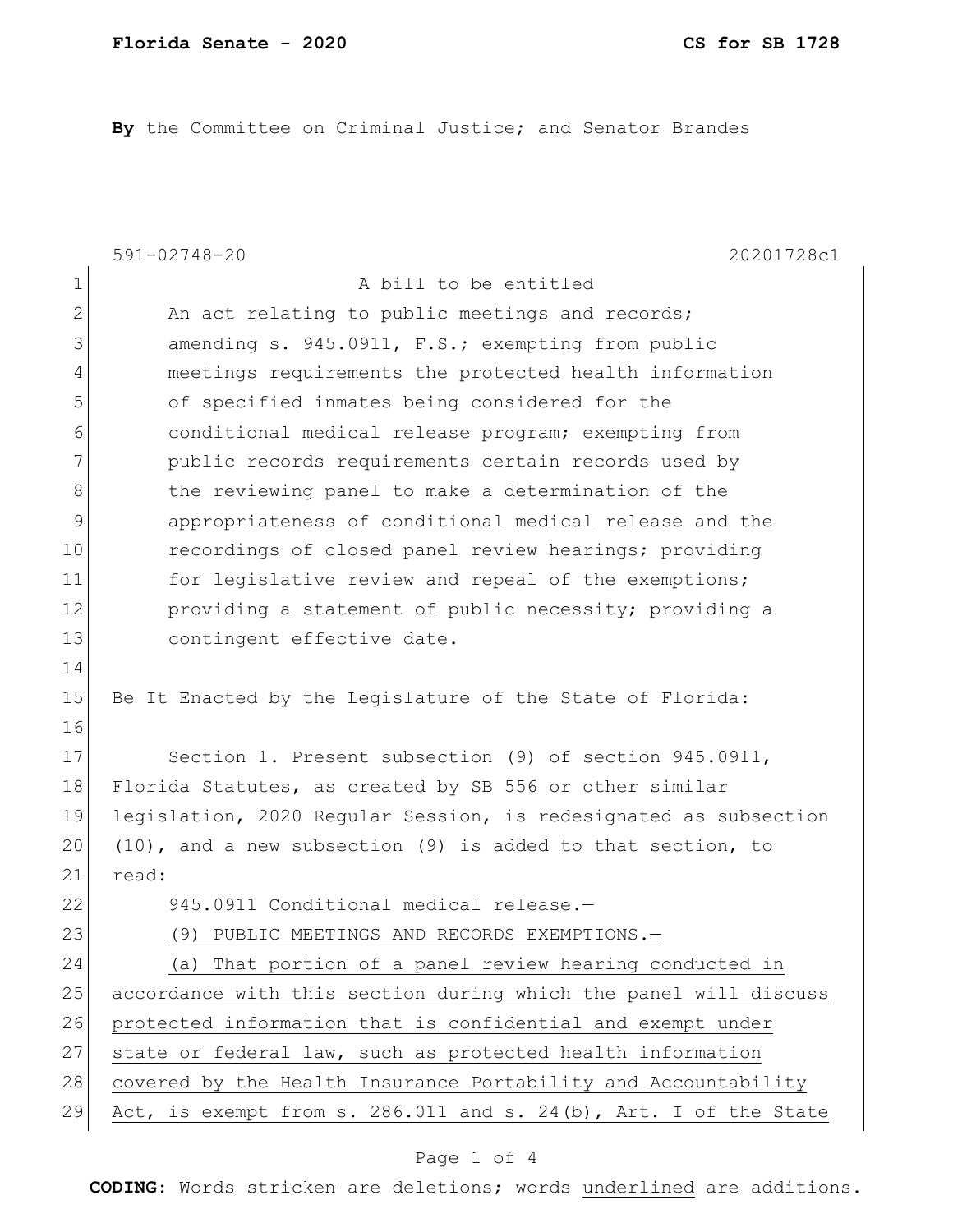|    | $591 - 02748 - 20$<br>20201728c1                                    |
|----|---------------------------------------------------------------------|
| 30 | Constitution. If the panel must discuss exempt information          |
| 31 | during the course of its meeting, the following requirements        |
| 32 | must be met:                                                        |
| 33 | 1. The panel must announce at the public meeting that, in           |
| 34 | connection with the performance of the panel's duties, protected    |
| 35 | information must be discussed;                                      |
| 36 | 2. The panel must declare the specific reasons that it is           |
| 37 | necessary to close the meeting, or a portion thereof, in a          |
| 38 | document that is a public record and filed with the official        |
| 39 | records of the program; and                                         |
| 40 | 3. The entire closed hearing must be recorded. The                  |
| 41 | recording must include the times of commencement and termination    |
| 42 | of the closed hearing or portion thereof, all discussion and        |
| 43 | proceedings, and the names of the persons present. The              |
| 44 | department shall maintain the recording.                            |
| 45 | (b) 1. That portion of the records the panel uses to                |
| 46 | determine the appropriateness of conditional medical release        |
| 47 | which includes any of the inmate's protected information is         |
| 48 | confidential and exempt from disclosure under s. 119.07(1) and      |
| 49 | s. 24(a), Art. I of the State Constitution.                         |
| 50 | 2. Any audio or video recording of, and any minutes and             |
| 51 | notes generated during, a closed hearing of the panel or closed     |
| 52 | portion of a hearing of the panel are confidential and exempt       |
| 53 | from disclosure under s. $119.07(1)$ and s. $24(a)$ , Art. I of the |
| 54 | State Constitution. Such audio or video recording and minutes       |
| 55 | and notes must be retained pursuant to the requirements of s.       |
| 56 | 119.021.                                                            |
| 57 | (c) Only members of the panel, staff supporting the panel's         |
| 58 | functions, and other persons whose presence has been authorized     |

## Page 2 of 4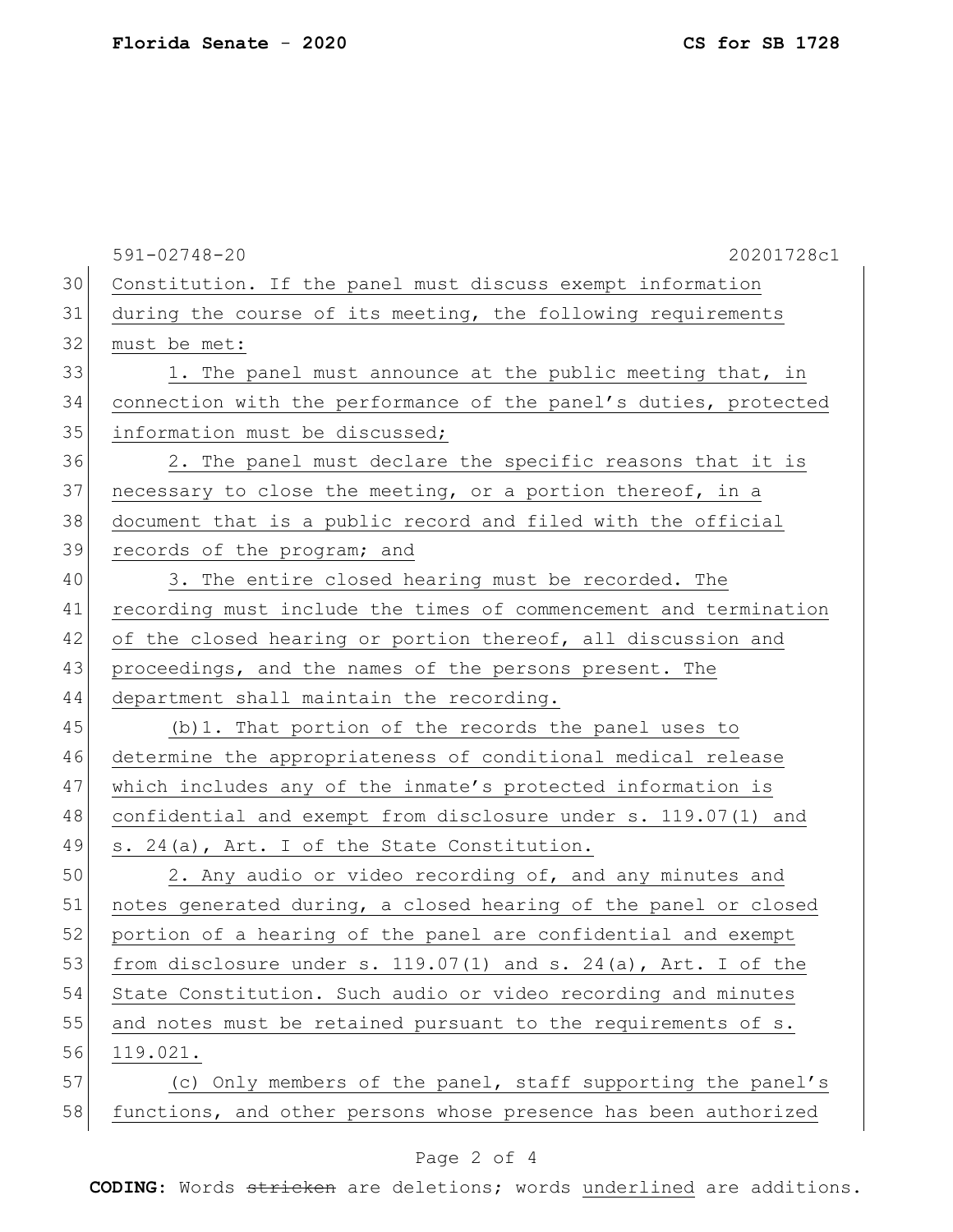|    | $591 - 02748 - 20$<br>20201728c1                                   |
|----|--------------------------------------------------------------------|
| 59 | by the panel shall be allowed to attend the closed portions of     |
| 60 | panel hearings. The panel shall ensure that any closure of its     |
| 61 | meetings as authorized by this section is limited so that the      |
| 62 | policy of the state in favor of public meetings is maintained.     |
| 63 | (d) This subsection is subject to the Open Government              |
| 64 | Sunset Review Act in accordance with s. 119.15 and shall stand     |
| 65 | repealed on October 2, 2025, unless reviewed and saved from        |
| 66 | repeal through reenactment by the Legislature.                     |
| 67 | Section 2. The Legislature finds that it is a public               |
| 68 | necessity that the hearings or portions of hearings during which   |
| 69 | an inmate's personal information is discussed by the review        |
| 70 | panel considering the inmate's conditional medical release be      |
| 71 | made exempt from s. $286.011$ , Florida Statutes, and s. $24(b)$ , |
| 72 | Article I of the State Constitution. The Legislature finds that    |
| 73 | the rights of an inmate afforded under other state or federal      |
| 74 | laws that deem certain personal information confidential, such     |
| 75 | as protected health information covered by the Health Insurance    |
| 76 | Portability and Accountability Act, be upheld and that the         |
| 77 | inmate's personal information not be disclosed to the public       |
| 78 | during such hearings. The Legislature also finds that the          |
| 79 | recordings of a panel review hearing and the records used by the   |
| 80 | panel to make its determination be made confidential and exempt    |
| 81 | from disclosure under s. 119.07(1), Florida Statutes, and s.       |
| 82 | 24(a), Article I of the State Constitution. The inmate's           |
| 83 | personal health information, if publicly available, could be       |
| 84 | used to invade his or her personal privacy. Making these reports   |
| 85 | and discussions of such information confidential and exempt from   |
| 86 | disclosure will protect information of a sensitive personal        |
| 87 | nature, the release of which could cause unwarranted damage to     |

## Page 3 of 4